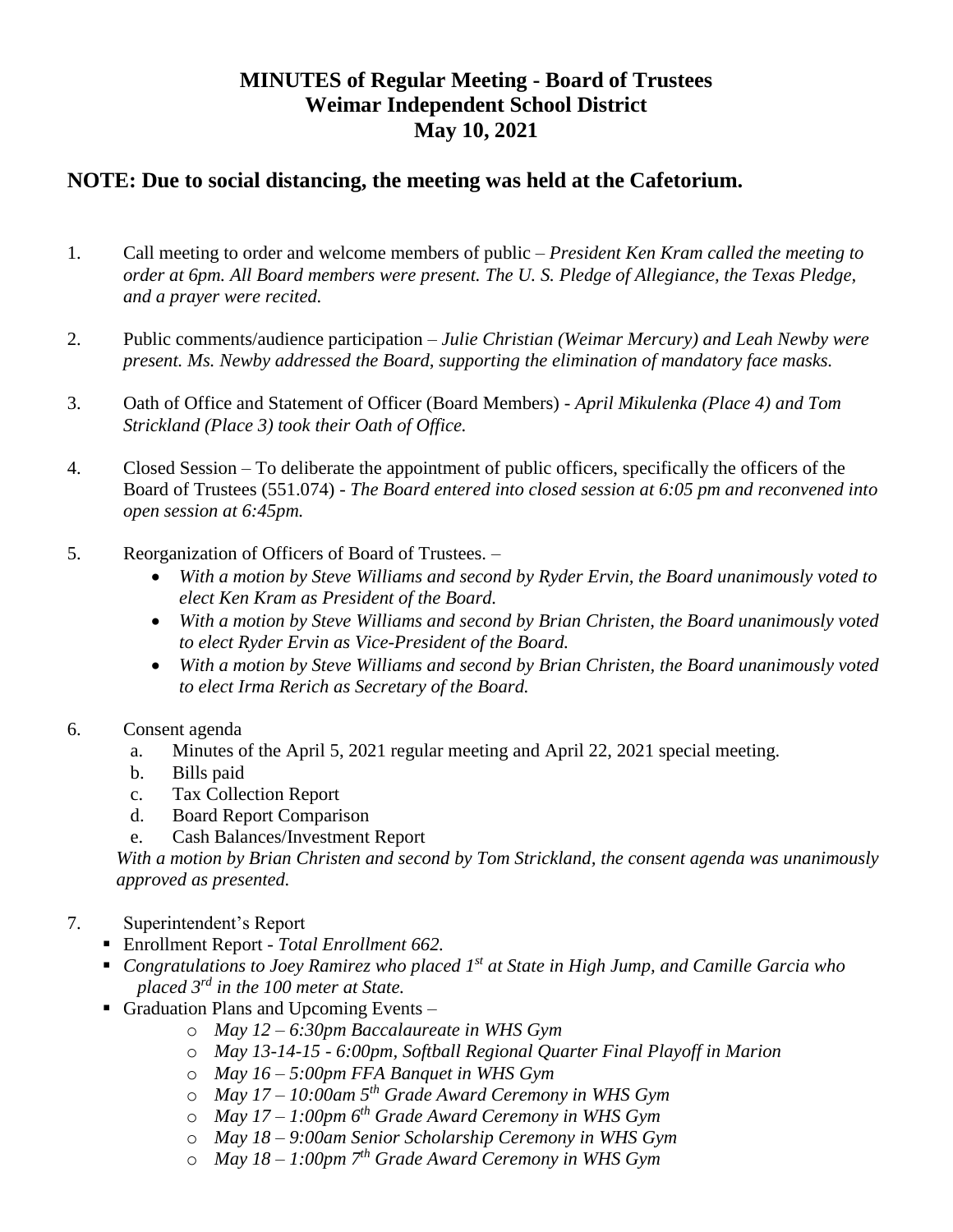- o *May 19 – Victoria Spring Board Training*
- o *May 20 – 10:00am 8th Grade Graduation in WHS Gym*
- o *May 21 – 7:30pm WHS Graduation at Wildcat Stadium*
- Board Training and Goals Setting  *This year, the Victoria Spring Board Training on May 19<sup>th</sup> can be attended via zoom at home, at the WISD office, or in person in Victoria. Most members agreed to attend via zoom at home.*
- **Bond Updates** *Construction continues at the elementary and junior high, and plans are to pour the slab for the field house by the end of this week.*
- ESSER Grants *Federal Funds are being sent to schools to provide short-term relief from the effects of Covid-19. Emphasis is on learning loss due to Covid-19, and can include such things as improving air quality in classrooms, technology such as touch-screen TV/smart boards, etc.*
	- o *ESSER I(under the CARES Act), available Sept 2021 thru Sept 2022, \$90,695*
	- o *ESSER II (under the CRRSA Act), available Sept 2022 thru Sept 2023, \$362,780*
	- o *ESSER III (under the ARP Act), available immediately thru Sept 2024, \$913,400*
- Bonds Available for Refinancing *Summary timetable for issuance of Unlimited Tax Refunding Bonds, Series 2021 (Cafetorium and CATE building bond), begins June 14, 2021, with closing anticipated on August 25, 2021.*
- 8. Consider, discuss, and take possible action related to COVID-19 issues *– With a motion by April Mikulenka and second by Ryder Ervin, the Board unanimously agreed to change the mask code to green, effective May 11, 2021. Masks are optional in school and at events, but are required on school buses. Note: WISD continues to be concerned about potential health risks of vulnerable individuals and the chances for students to miss graduation or playoff games during the last 8 days of school. Students and parents should be aware that this mask optional period is their individual choice and risk.*
- 9. Consideration of an Elementary Fire Alarm System *With a motion by Irma Rerich and second by Brian Christen, the Board unanimously approved the purchase of a new fire alarm system for the Elementary School from Hermann Alarms for a cost of \$40,065.*
- 10. Consider the Purchase of Technology *With a motion by April Mikulenka and second by Tom Strickland, the Board unanimously approved the purchase of new teacher laptops from Howard Technology, for \$31,380.*
- 11. Consider Fiber Options for Expansions *With a motion by Steve Williams and second by Brian Christen, the Board unanimously approved fiber expansions to the field house and new administration building by BryComm, for a cost not to exceed \$20,000. Note: Bids were received from Colorado Valley Telephone and BryComm.*
- 12. Consider a Resolution of Support for the Weimar Sidewalk Grant Project *With a motion by Ryder Ervin and second by Brian Christen, the Board unanimously approved a resolution of support for the City of Weimar's sidewalk project. Note: The sidewalk would run from the bakery corner, along Hwy 90, to the new Field House/Administration Building. The Board suggested adding lights along the sidewalk for security purposes.*